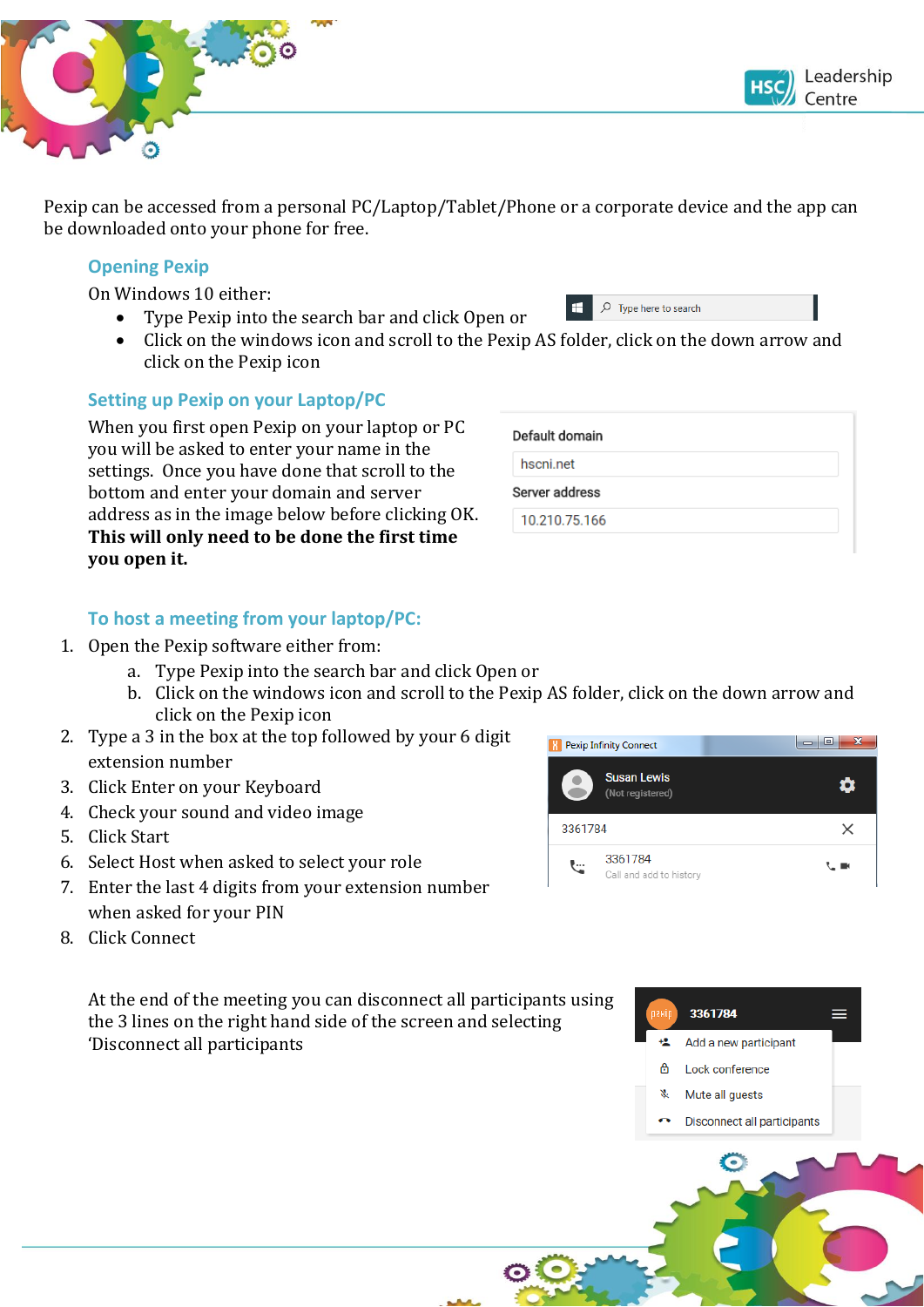



## **To host a meeting from a training room**

- 1. Open Internet Explorer
- 2. Go to [https://consult.hscni.net](https://consult.hscni.net/)
- 3. Enter 3xxxxxx (replace the x's with your extension number)
- 4. Enter Your Name
- 5. Click Connect
- 6. Select Host
- 7. Enter the last 4 digits of your extension number
- 8. Click Connect again

| <b>HSC</b> Health and<br>Social Care |   |  |
|--------------------------------------|---|--|
| Person or conference to call         |   |  |
| 3361784                              |   |  |
| <b>Your name</b>                     |   |  |
| Caroline                             | × |  |
| <b>CONNECT</b><br><b>SETTINGS</b>    |   |  |

At the end of the meeting you can disconnect all participants using the 3 lines on the right hand side of the screen and selecting 'Disconnect all participants

### **Information to send participants to join a conference by computer**

- 1. Open Internet Explorer
- 2. Go to [https://consult.hscni.net](https://consult.hscni.net/)
- 3. Enter 3xxxxxx (replace the x's with your extension number before sending out)
- 4. Enter Your Name
- 5. Click Connect
- 6. Click Connect again
- 7. At the end of the meeting your need to 'hang up' using the red telephone icon at the bottom of the screen before closing the browser window
- 8. Click Disconnect when asked

### **Information to send participants to join a conference by telephone**

- 1. Dial 95361551
- 2. When asked enter 3xxxxxx# (replace the x's with your extension number before sending out)
- 3. You are now connected to the meeting

### **Information to send participants to join a conference by Cisco Jabber**

- 1. Log into Cisco Jabber
- 2. In the search box type in \*\*3xxxxxx (replace the x's with your extension number before sending out)
- 3. Press enter
- 4. You will be connected to the meeting via your telephone